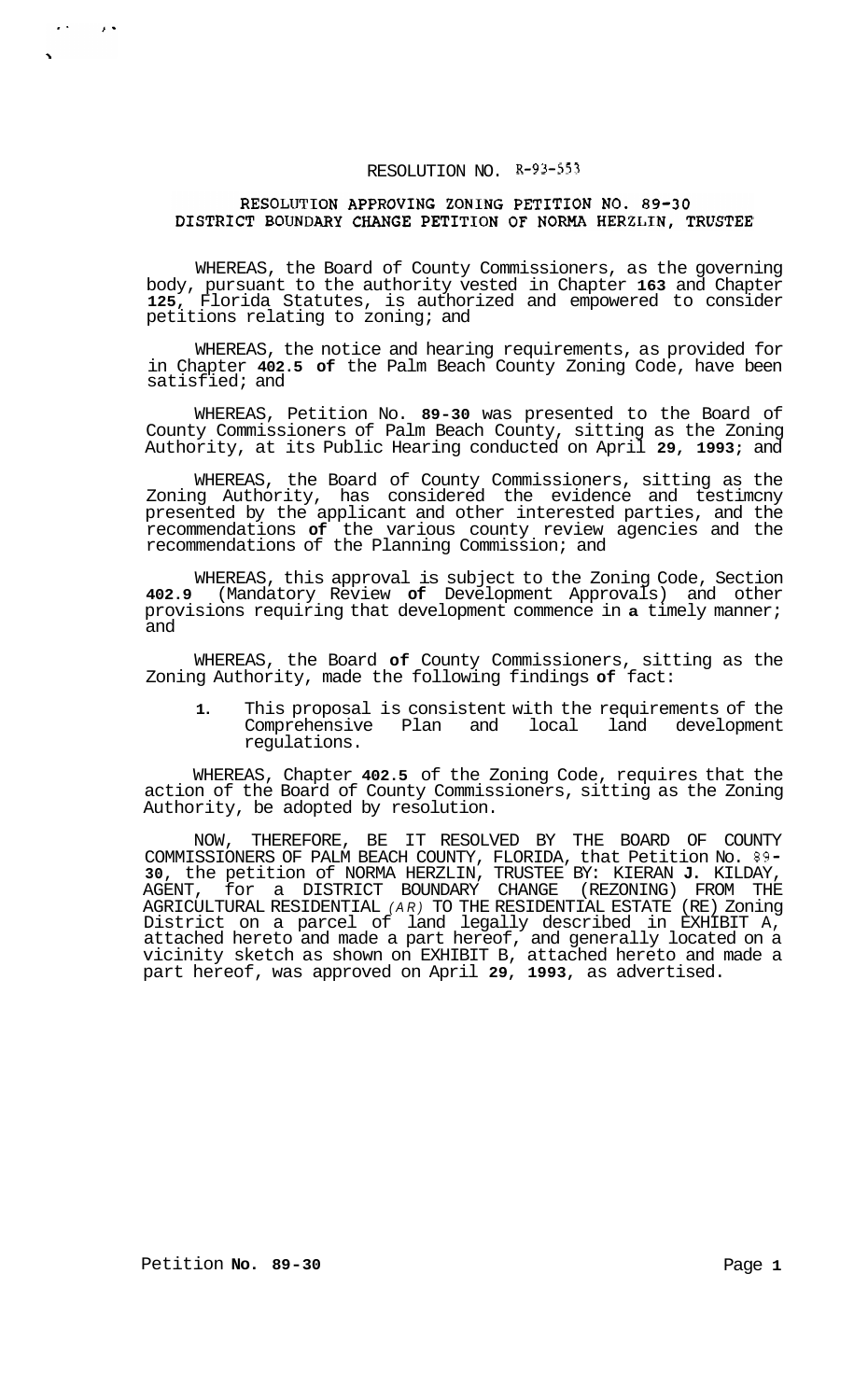Commissioner Roberts moved for approval **of** the Resolution.

The motion was seconded by Commissioner <u>Aaronson sand</u> and, upon being put to a vote, the vote was as follows:

> Mary McCarty, Chair **..** Absent Burt Aaronson \_\_ Aye Ken Foster \_\_ Aye Maude Ford Lee \_\_ Absent **?.lT^..** Karen T. Marcus Warren Newel1 Aye Carol A. Roberts

The Chair thereupon declared the resolution was duly passed and adopted this 29th day **of** April, 1993.

APPROVED AS TO FORM AND LEGAL SUFFICIENCY

 $\alpha$  -th  $\alpha$  -th  $\alpha$ 

PALM BEACH COUNTY, FLORIDA BY ITS BOARD OF COUNTY COMMISSIONERS

BY: **ATTORNEY** 

 $-m$ BY: DEPUTY CLERK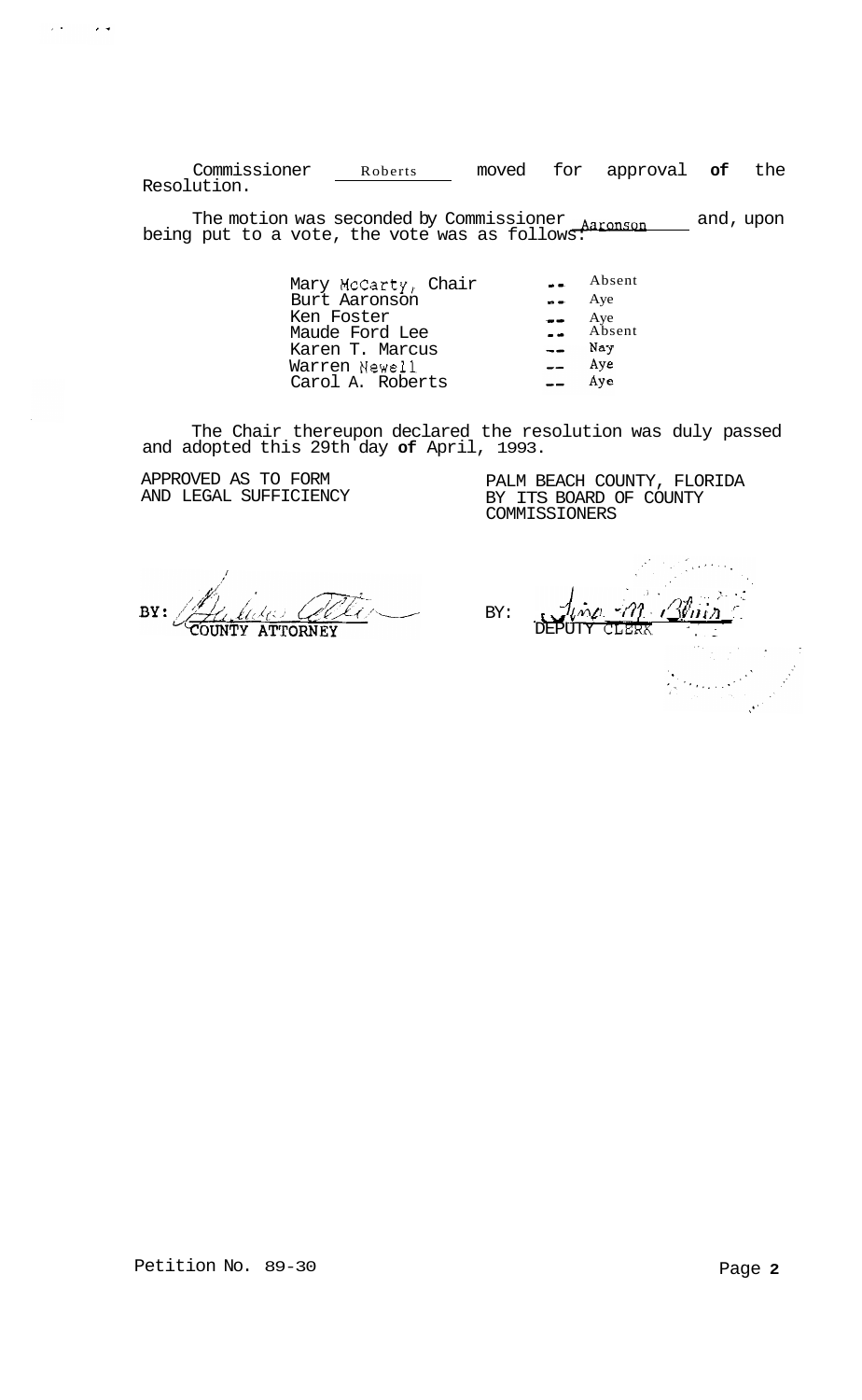#### **EXHIBIT A**

#### **LEGAL DESCRIPTION**

*Being a tract of land lying and being in Seccion 29, Township 44 South, Range 41 East, Palm Beach Councy, Florida, being more particularly described as follows:* 

*PARCEL NO. 1, (EAST PORTION OF TRACT):* 

 $\Delta\mathcal{A}=\mathcal{A}^{\dagger}$  , where  $\mathcal{A}$ 

*Commencing at the northeast corner of said Section 291 thence North 89'28'02' West* (for *convenience, all bearings shown hereon are relitive to an assumed meridian) along the north line OE said Section 29, a distance* **of** *1372.21 feet* . . *to the POINT* **OC:** *BEGINNING OE Parcel No. 1 I thence South 00'51 '27' West, a distance* of *1348.29 feet; thence North 83'29'42' West, a distance of 2012.18 feet to the center line* **of** *an eighty (80') foot road easementi thence North 00'47'32' East, a distance* **of** *1349.25 feet to a point on the north line of said Section*  29, said point to be hereinafter referred to as Point **"A";** thence South 89'28'02'<br>East along said north line **of** Seccion 29, a distance of **708.36** Feet to the *northwest co'ner of the northeast one-quorte; (NE 1/4) of said Section 291 thence continue Sooth 89'28'02' East along said north line of Section 29, a distance of 1305.34 feet to the POINT OF BEGINNING.* 

 $\ddot{\phantom{1}}$